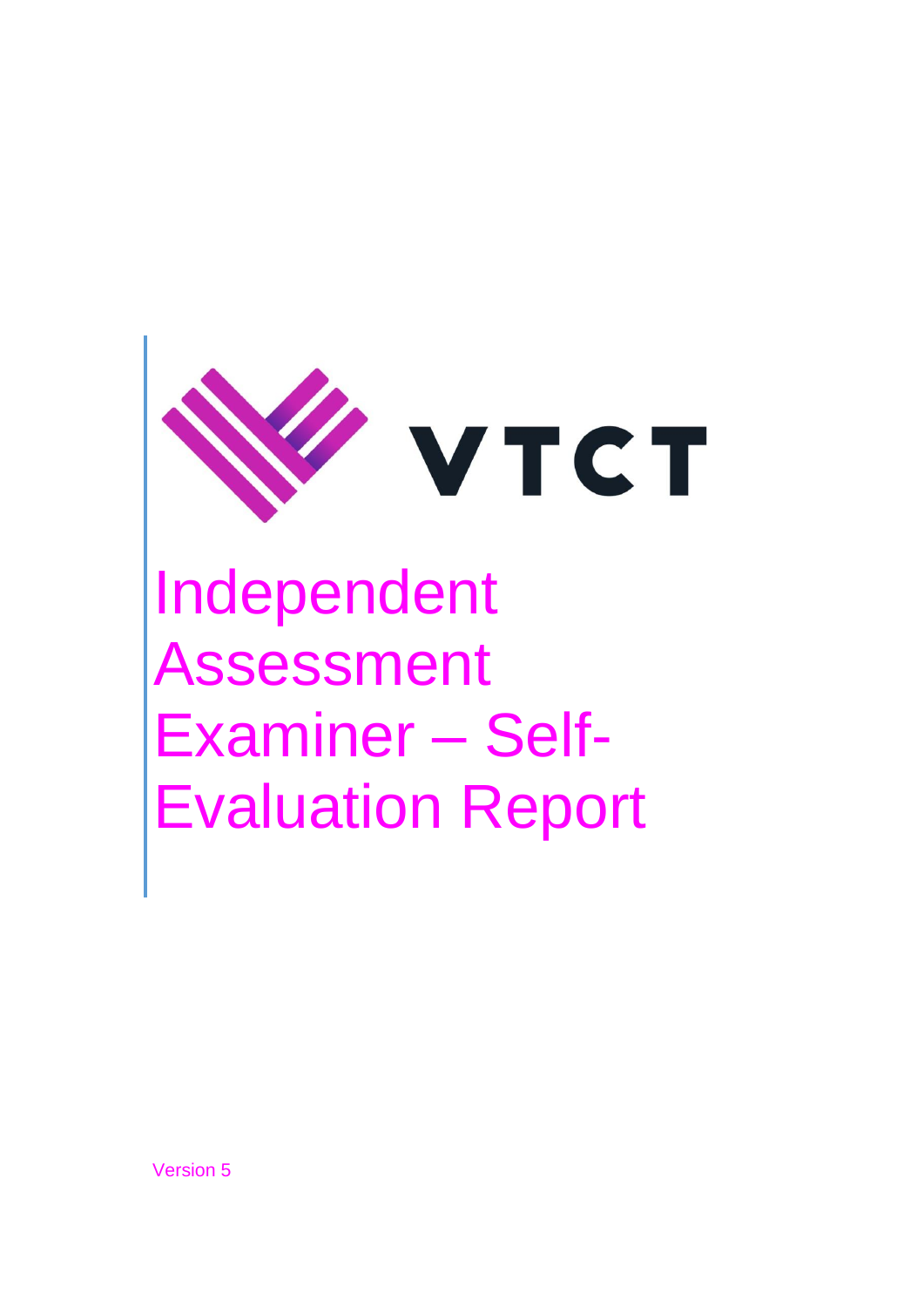

Self-evaluation is a mark of professionalism in education and it is an integral part of good professional practice. The primary focus of this report is to facilitate self-evaluation and reflection. This tool offers suggestions for focusing on desired outcomes and designing means of collecting feedback to inform reflection and self-evaluation.

Independent Assessment Examiners (IAEs) should use a critically reflective approach to re-examine selected assessment decisions and engage with different sources of feedback on end-point assessment judgements made and the associated justifications for those assessments. IAEs should also reflect on whether they require further clarity on the standards, grading criteria or grade profiles in order to reach common interpretation shared by their peers. IAEs should also consider the evidence-base upon which they make their assessment decisions and the appropriateness and relevance of any oral questions used in end-point assessments.

## **Self-reflection record**

| Name of IAE:                                                                                                                |                            |  |  |  |
|-----------------------------------------------------------------------------------------------------------------------------|----------------------------|--|--|--|
| <b>EPA centre:</b>                                                                                                          |                            |  |  |  |
| <b>Provider name:</b>                                                                                                       |                            |  |  |  |
| Date:                                                                                                                       |                            |  |  |  |
| <b>Assessment practice</b>                                                                                                  | <b>Reflective comments</b> |  |  |  |
| 1. Were all my assessment decisions<br>accurate and can they all be clearly<br>justified and linked to the grading criteria |                            |  |  |  |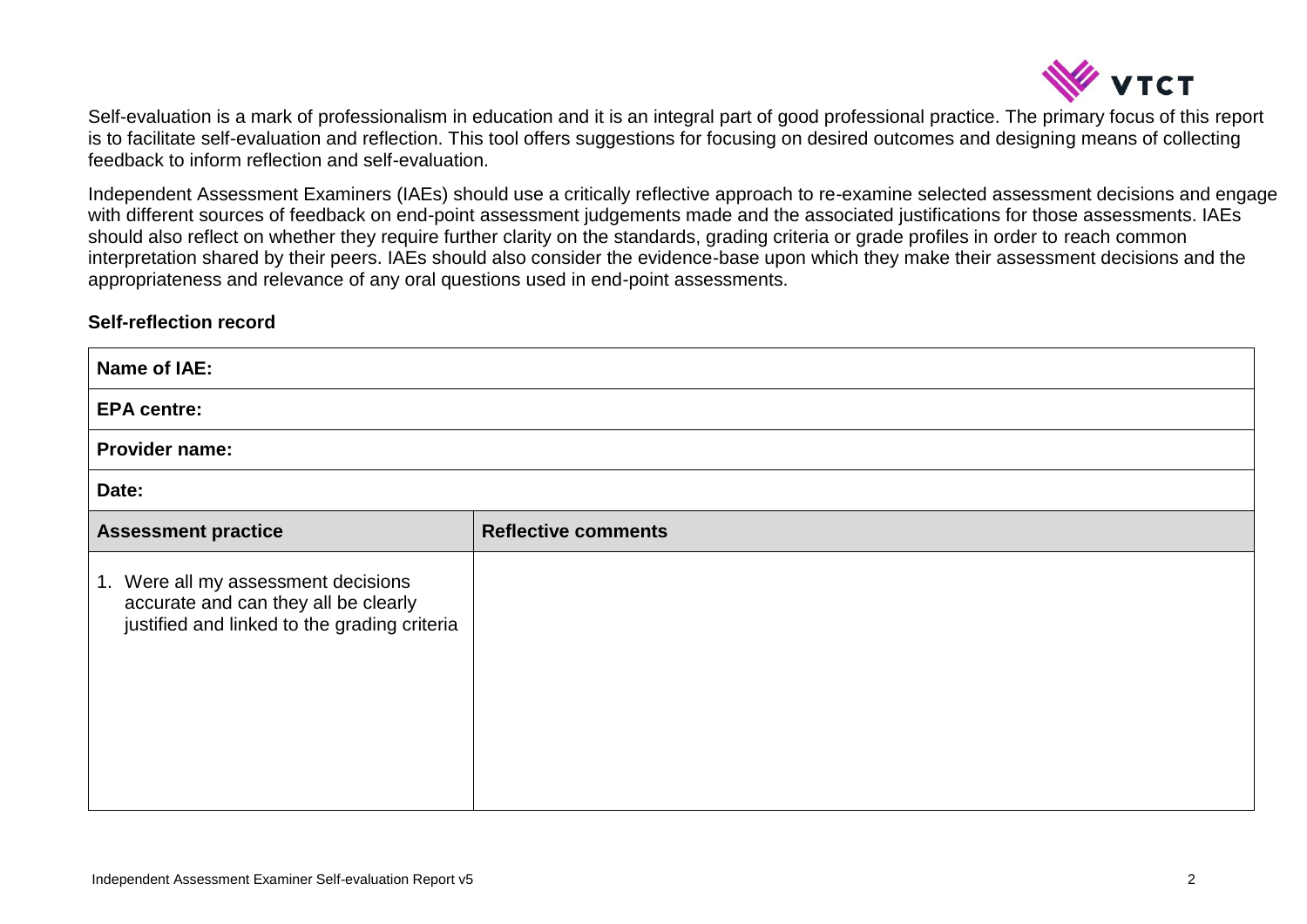

| 2. What other examples of evidence or<br>performance might have also led me to<br>the same assessment decision? |  |
|-----------------------------------------------------------------------------------------------------------------|--|
| 3. Were there any areas of ambiguity in<br>terms of the evidence-base underpinning<br>my assessment decisions?  |  |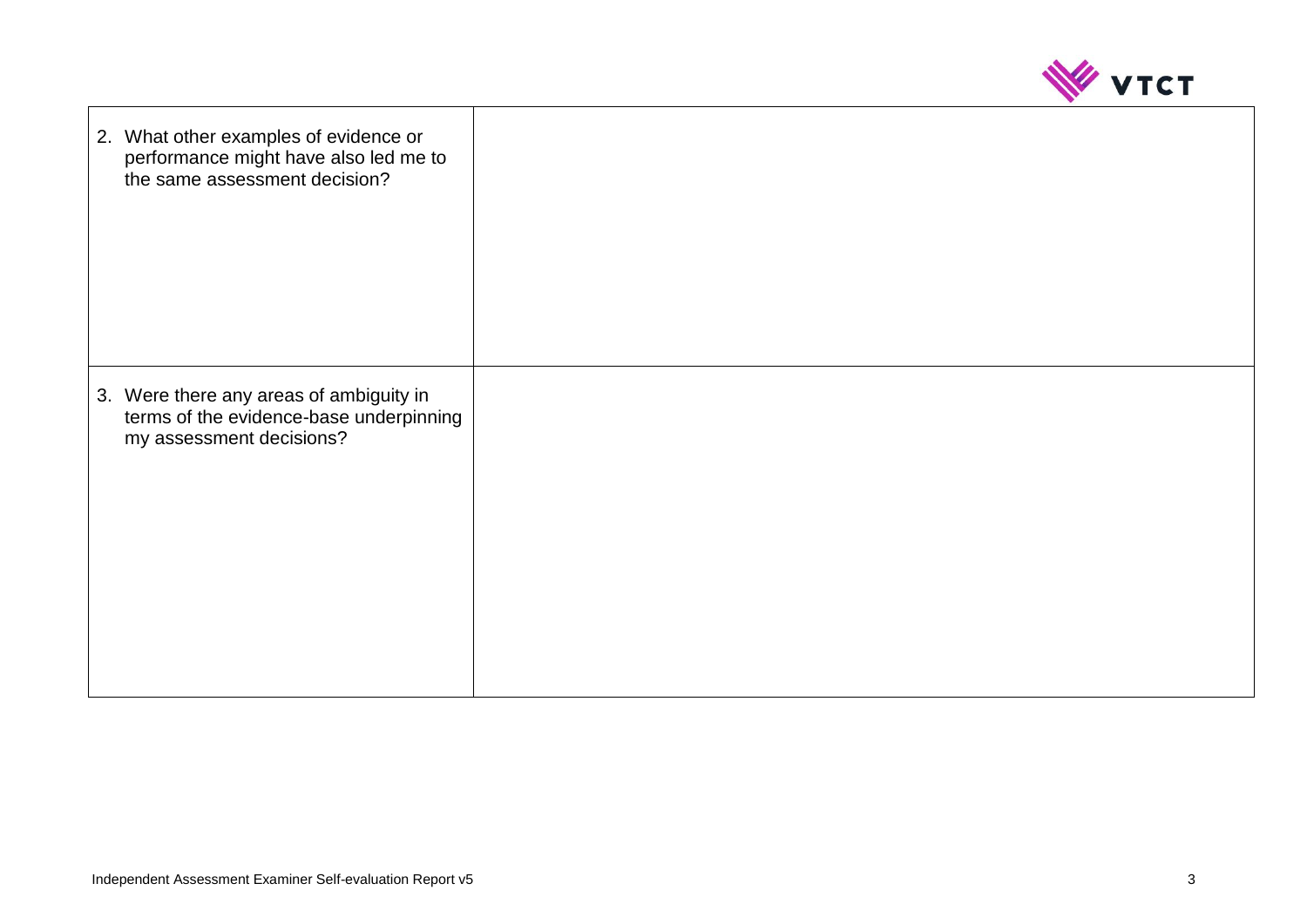

| 4. Are there any aspects of the grading<br>criteria or grade profiles that I am unsure<br>about or would like clarity on or an<br>additional perspective from a peer<br>examiner? |  |
|-----------------------------------------------------------------------------------------------------------------------------------------------------------------------------------|--|
| 5. Did I base all my assessment<br>judgements on relevant and observed<br>performance evidence?                                                                                   |  |

٦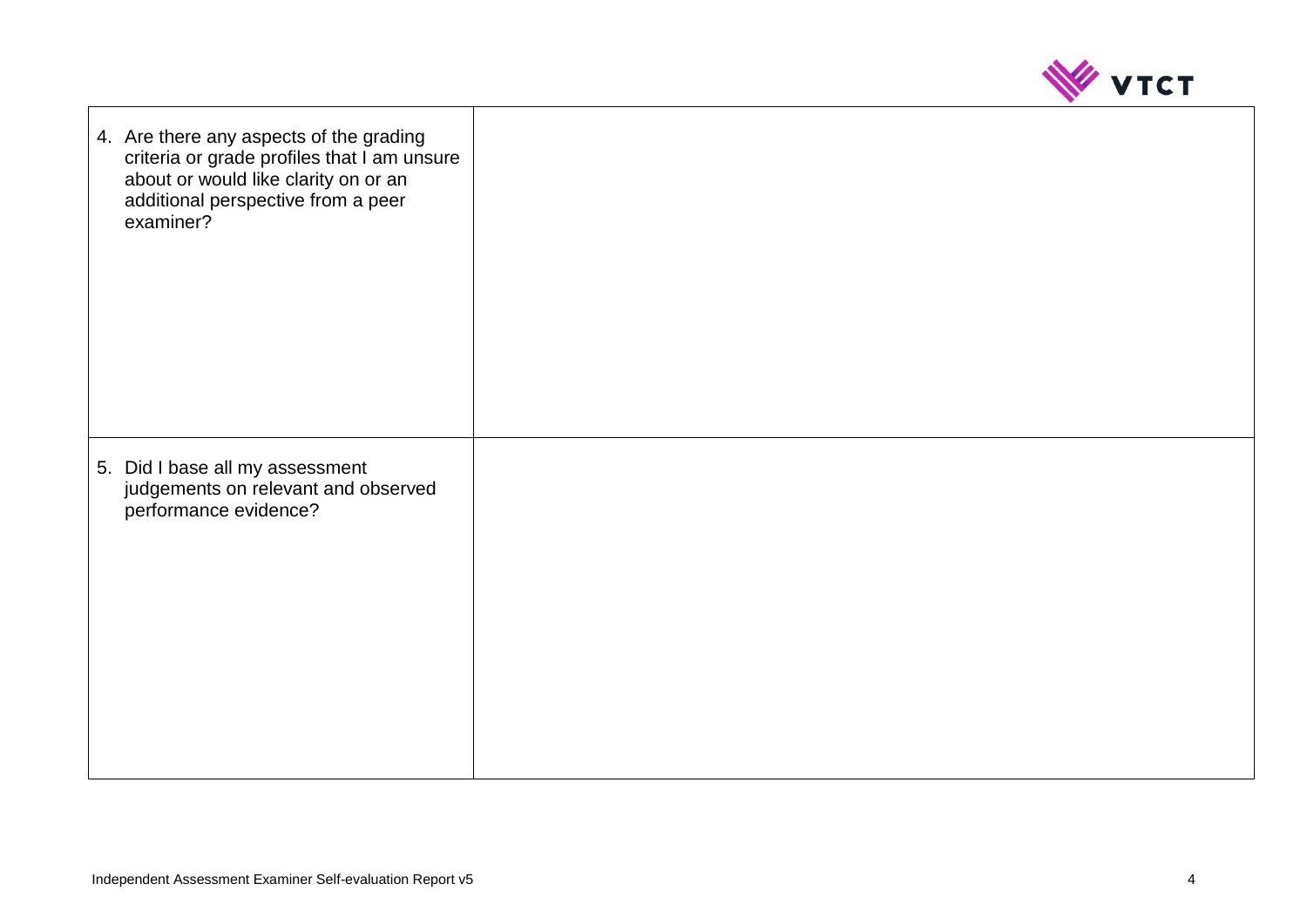

| 6. Did I ask oral questions which were<br>clear, justifiable and sufficient to<br>providence evidence for an assessment<br>decision? |  |
|--------------------------------------------------------------------------------------------------------------------------------------|--|
| 7. Are my assessment records complete<br>and do they provide a clear audit trail of<br>all assessment decisions made?                |  |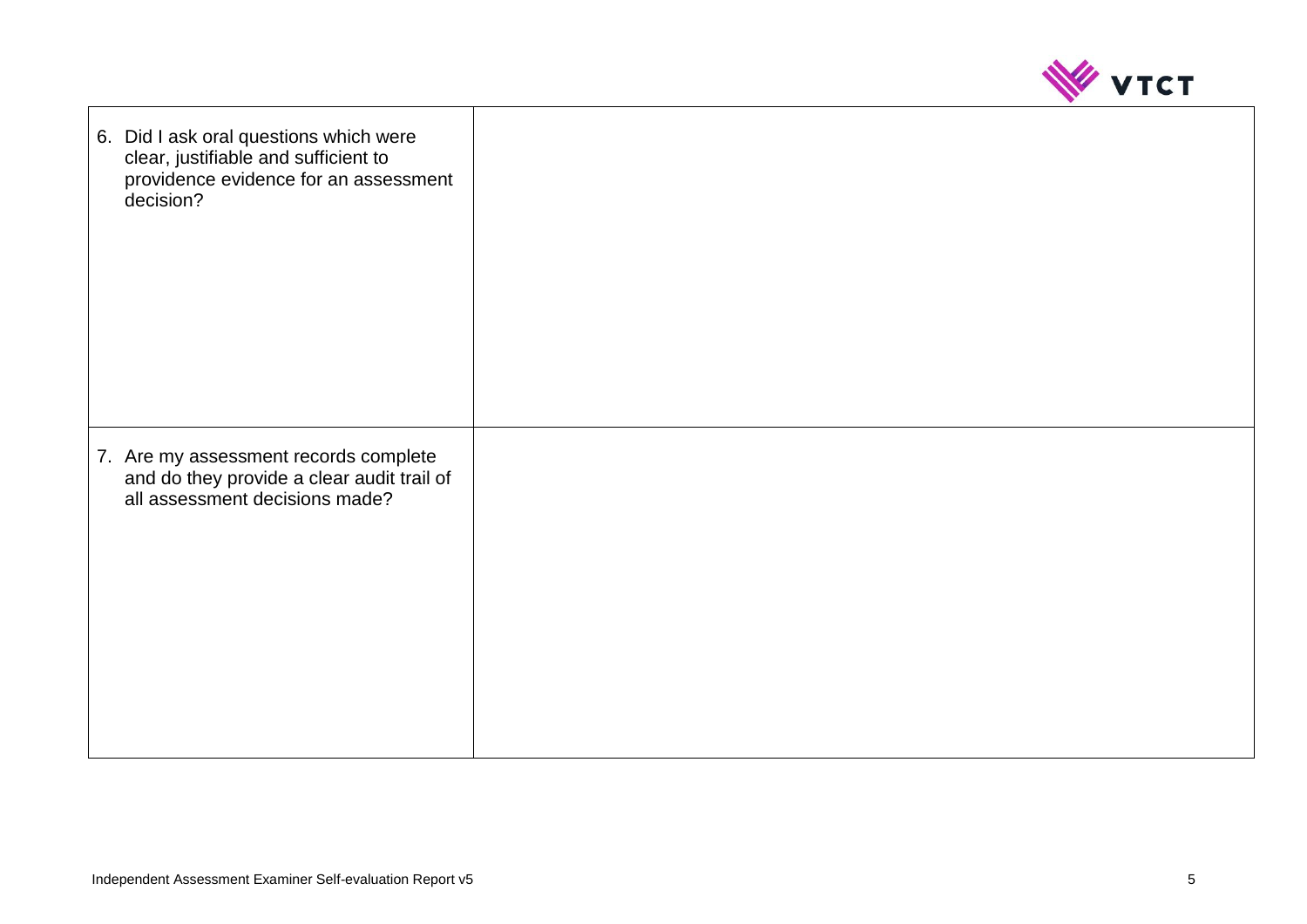

| 8. What are my strengths as an<br>Independent Assessment Examiner?                                            |  |
|---------------------------------------------------------------------------------------------------------------|--|
| 9. Are there any aspects of my assessment<br>practice that I would self-identify as<br>requiring improvement? |  |